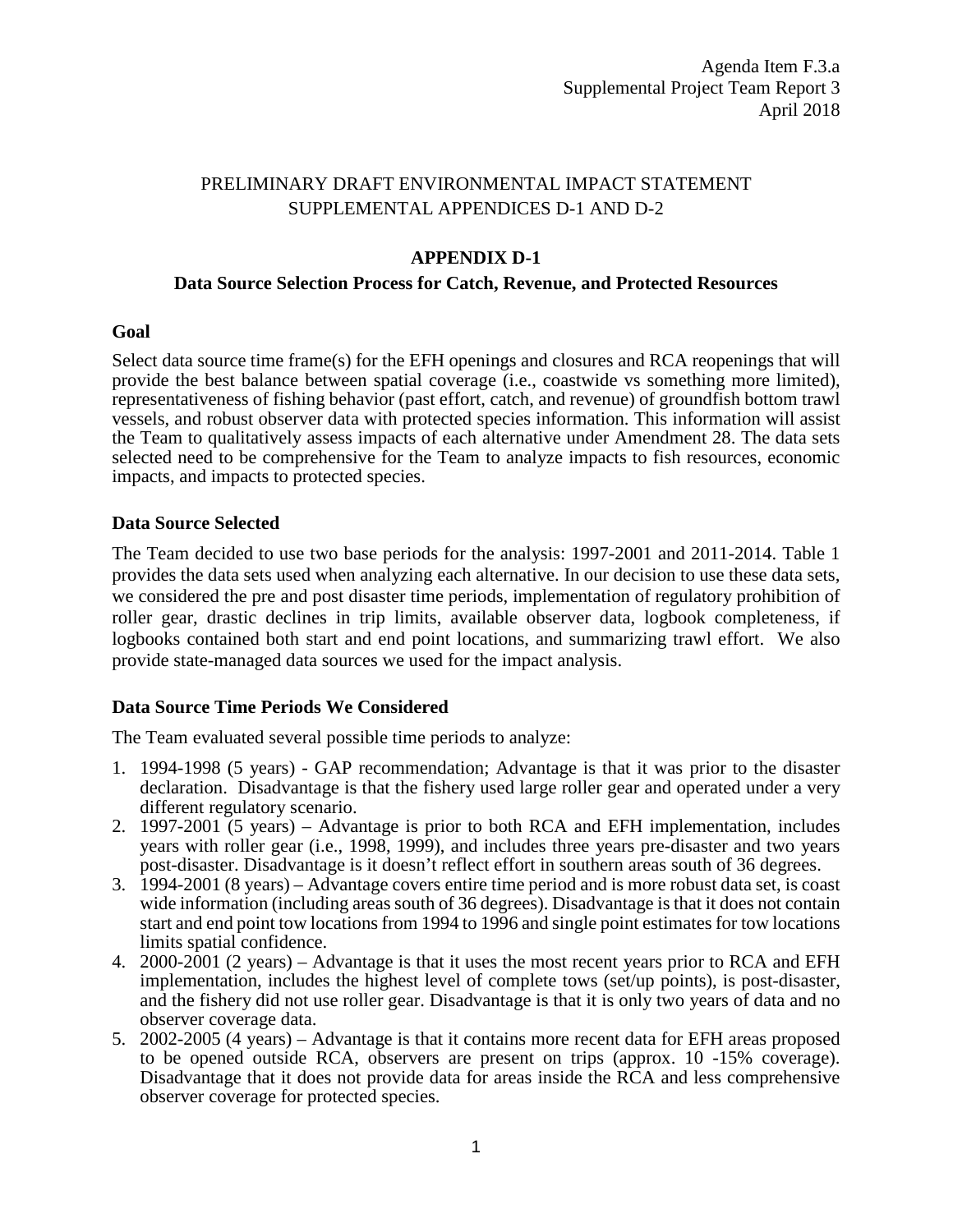6. 2011-2014 (4 years) – Advantage is that it is the most recent observer data for EFH areas outside the RCA that are proposed to be closed, and provides basic fishery information for No Action description. 100% observer coverage provides most comprehensive info for protected species. Disadvantage that it does not provide data for areas inside the RCA or EFHCAs.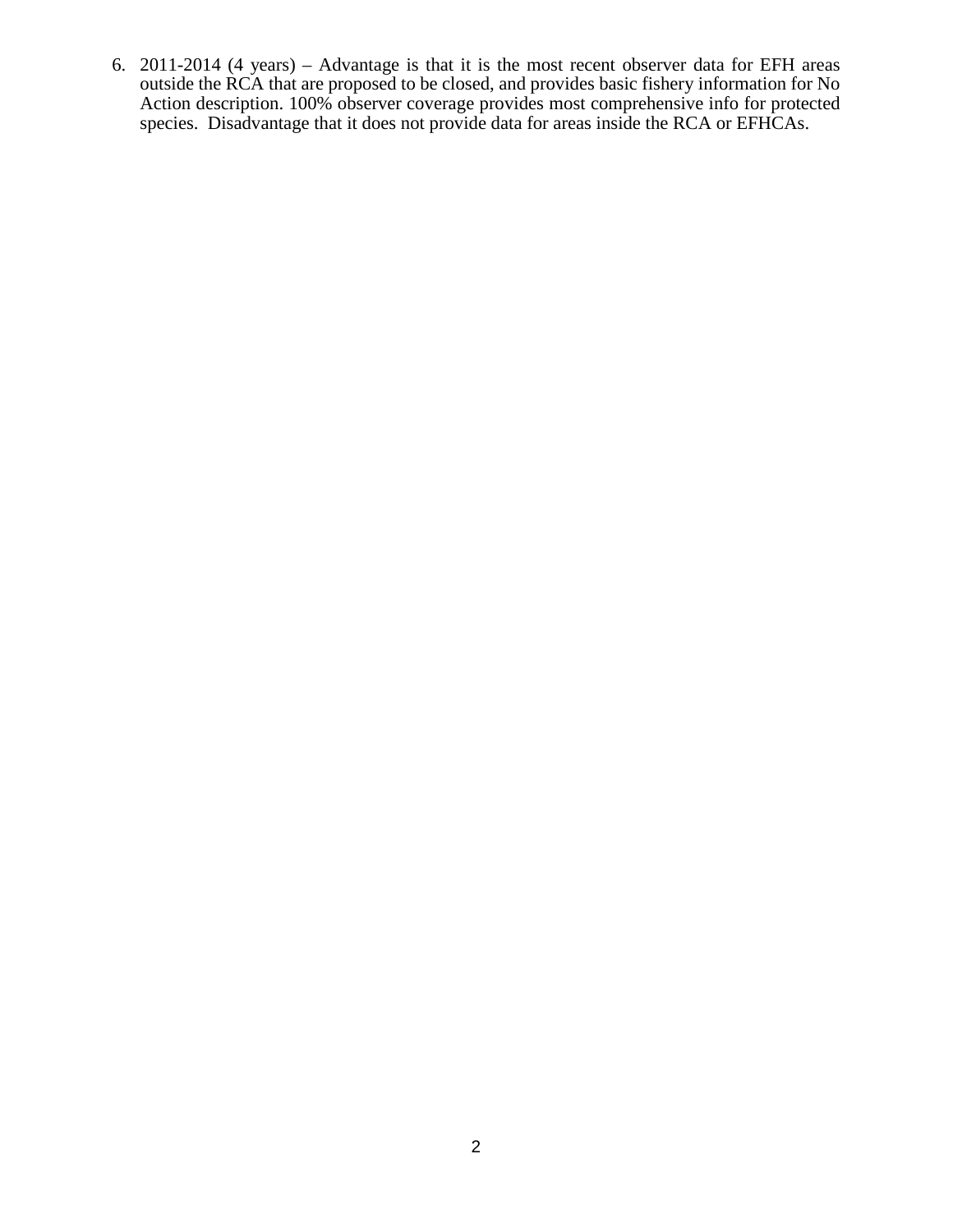<span id="page-2-1"></span><span id="page-2-0"></span>Table 1. Summary of Commercial Trawl Data Sources for Analysis of EFH and RCA Alternatives. Note: Data used in our analysis are logbook tow locations (starting point location only), logbook tow duration in hours trawled, landings on fish tickets, 2015 inflationadjusted ex-vessel values, and WCGOP protected species interaction data. All data is from either PacFIN or NMFS West Groundfish Observer Program.

| <b>Alternative</b>                                               | <b>Data Sources</b>                                                       |  |  |  |
|------------------------------------------------------------------|---------------------------------------------------------------------------|--|--|--|
| <b>Subject Area 1: EFH Conservation Areas Alternatives</b>       |                                                                           |  |  |  |
| No Action - (Maintain 2015 Trawl RCA and Maintain Closed Areas - | Logbook records and fish ticket data 2011-2014 <sup>1</sup>               |  |  |  |
| EFHCAs, CCA, all other BTCs)                                     |                                                                           |  |  |  |
| Alt 1a through 1f                                                |                                                                           |  |  |  |
| For New EFH Closures Outside RCA<br>$\bullet$                    | Logbook records and fish ticket data 2011-2014                            |  |  |  |
| For EFH Areas to be Reopened Outside RCA<br>$\bullet$            | Logbook records and fish ticket data 1997 - 2001                          |  |  |  |
| For New EFH Closures Inside RCA <sup>2</sup>                     | Chapter 4: No Analysis since RCA is closed                                |  |  |  |
|                                                                  | Chapter 5: Conduct integrated analysis with Logbook and Fish Tickets data |  |  |  |
|                                                                  | 1997 - 2001                                                               |  |  |  |
| For EFH Areas to be Reopened Inside $RCA^2$<br>$\bullet$         | Chapter 4: No Analysis since RCA is closed                                |  |  |  |
|                                                                  | Chapter 5: Conduct integrated analysis with Logbook and Fish Tickets data |  |  |  |
|                                                                  | 1997 - 2001                                                               |  |  |  |
| Alt 1g New EFHCAs within the RCA based on Priority Habitats (WA  | Logbook records and fish ticket data 1997 - 2001                          |  |  |  |
| only)                                                            |                                                                           |  |  |  |
| <b>Subject Area 2: Trawl RCA Alternatives</b>                    |                                                                           |  |  |  |
| No Action - (Maintain 2015 Trawl RCA and Maintain Closed Areas - | Logbook records and fish ticket data 2011-2014 <sup>1</sup>               |  |  |  |
| EFHCAs, CCA, all other BTCs)                                     |                                                                           |  |  |  |
| 2a. Eliminate RCA                                                | Logbook records and fish ticket data 1997 - 2001                          |  |  |  |
| <b>Discrete Area Closures</b>                                    | Logbook records and fish ticket data 2011-2014 for areas outside RCA;     |  |  |  |
| 2b. Remove RCA and Implement DAC (Washington only)               | Logbook records and fish ticket data 1997 - 2001 for areas inside RCA     |  |  |  |
| <b>Block Area Closures</b>                                       | Logbook records and fish ticket data 2011-2014 for areas outside RCA;     |  |  |  |
| 2c. Remove RCA and Implement BAC                                 | Logbook records and fish ticket data 1997 - 2001 for areas inside RCA     |  |  |  |

<sup>&</sup>lt;sup>1</sup> Tribal fishery data inside the U&A is included under the No Action data set; when calculating percentage of coastwide the denominator includes No Action data.

 $\overline{a}$ 

<sup>&</sup>lt;sup>2</sup> For the Chapter 4 analysis of proposed EFH areas to be closed or opened inside the RCA we assume the RCA remains intact and fishing activity is still prohibited. Therefore, the Chapter 4 analysis will assume there is no impact on the ex-vessel revenue or catch within the RCA. Under the Chapter 5 analysis, we qualitatively discuss the integrated effect of making EFH changes and RCA changes at the same time.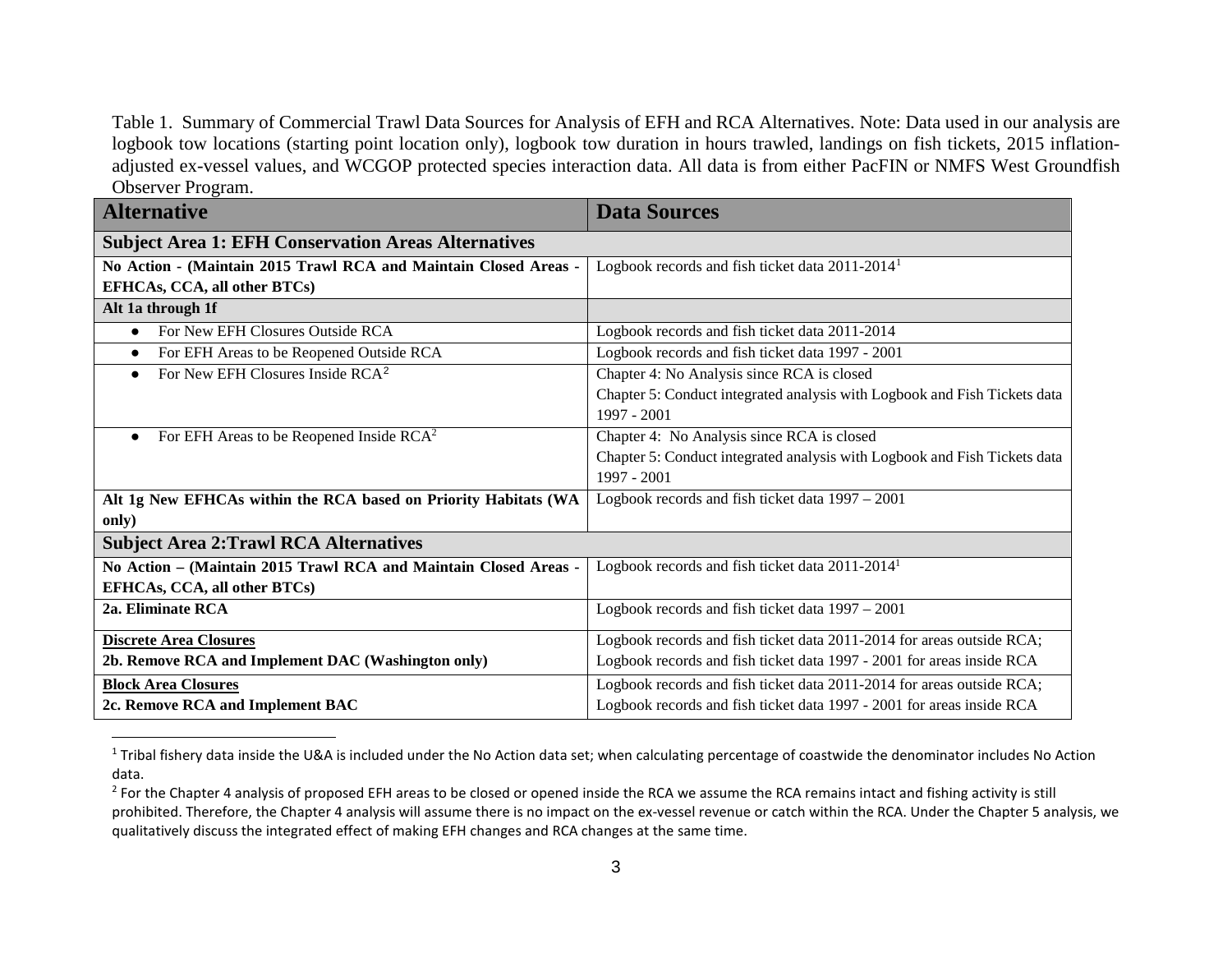#### **Pre and Post Disaster Data, Regulatory Actions Information, & Observer Data Availability**

Inclusion of pre disaster time-period in the 1997-2001 data set would increase the available data for inside the RCA and prior to implementation of EFHCAs. We considered that the trip limits were larger in that time period and that fishing on the continental shelf would be included. By including this information, we would expect specific fishing grounds for economically important species to be revealed on a map to provide past fishing patterns and inform a qualitative analysis of relative importance of areas inside the RCA or EFHCAs that are proposed to be opened or closed. This allows us to summarize past effort in light of potential future fishing grounds.

In the past there were major regulatory changes and milestones in the groundfish fishery that influence our choice of years (Table 2). The fishing footprint is larger from 1997 to 2001 because large roller gear was allowed from 1997-1999 (i.e., provides greater access to rocky areas), we used this data set to qualitatively examine the extent of the fishery and where vessels may return if access is granted in the future with large roller gear. This will provide context to areas that may be fished inside the RCA and under the proposed EFHCA openings where this gear is allowed. We also wanted to use data that includes the prohibition of roller gear (2000-2001) to incorporate data that reflects the fleet's response and area of operation under the new regulations. We also considered picking a historical period of years that have regulations similar to current gear regulations (prohibition of roller gear); however, this would truncate the time period for the analysis to only 2000-2001. This data set was not robust for the analysis. Data sets

| Year | <b>Regulatory Milestone</b>                                                                                                                                                                          |  |  |  |
|------|------------------------------------------------------------------------------------------------------------------------------------------------------------------------------------------------------|--|--|--|
| 1994 | Limited entry permits issued                                                                                                                                                                         |  |  |  |
| 1999 | Bocaccio, lingcod, and Pacific ocean perch declared overfished                                                                                                                                       |  |  |  |
| 2000 | Groundfish disaster declaration<br>Regulations define small and large footrope, effectively prohibiting use of large roller gear (>19 inches).<br>Trip limits became gear specific                   |  |  |  |
| 2002 | WCGOP begins observations in the trawl fishery<br>Coastwide RCA implemented<br>Trip limits become area specific (e.g., shoreward RCA, seaward RCA)<br>Large footrope prohibited shoreward of the RCA |  |  |  |
| 2003 | Trawl buyback program implemented, fleet reduced by 1/3                                                                                                                                              |  |  |  |
| 2004 | Vessel Monitoring System implemented                                                                                                                                                                 |  |  |  |
| 2005 | Selective flatfish trawl gear required shoreward of the RCA, north of 40°10' N. lat                                                                                                                  |  |  |  |
| 2006 | <b>EFHCAs implemented</b>                                                                                                                                                                            |  |  |  |

Table 2. Regulatory Milestones, 1994 – 2006.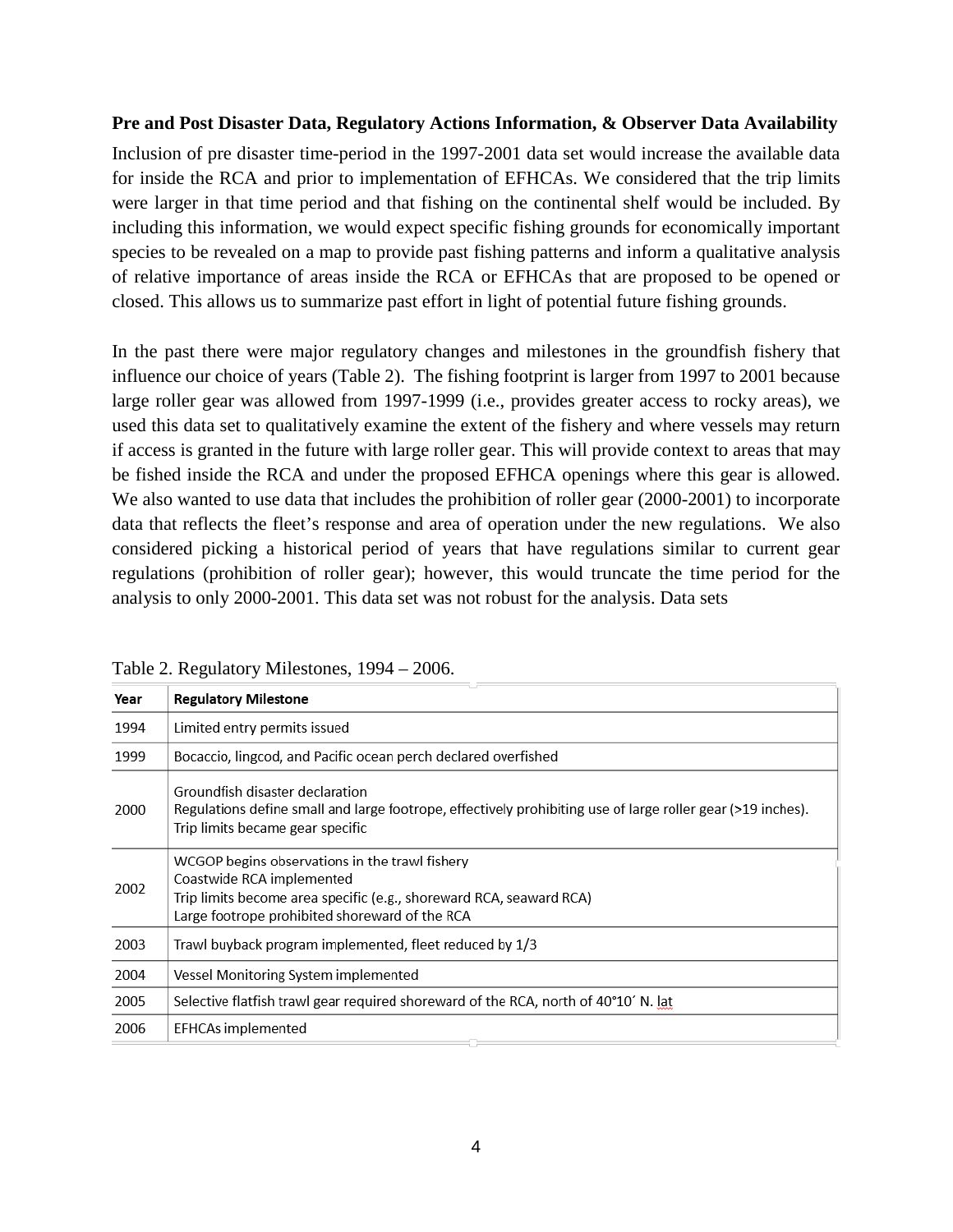In our decision to use 2011 to 2014 data, we looked for data that would best represent the No Action alternative yet include comprehensive observer coverage data (100% monitoring) to assess protected species impacts. More recent fish ticket information for 2015 was available at the time of our analysis; however, the WCGOP data set for protected species observations were only available through 2014. Therefore, we truncated the fish ticket data set to 2014 to reflect this. We believe this data set reflects what is currently happening in the bottom trawl fishery and is the most recent available information to assess proposed closures outside the RCA and represent protected species interactions under the No Action alternative.

In our decision to use 2011 to 2014 and 1997-2001, we looked for the most comprehensive data sets that would represent best available information coastwide for each time period to summarize fishery landings and effort, and analyze where the fishery may target economically important species if the areas were opened. A GIS plot shows different catch densities along the coast in major time periods Figure 1. Pre 1998 data represents coastwide activity best and has the greatest spatial coverage, particularly south of 40°10<sup>'</sup>. Current IFQ spatial coverage south of 40°10<sup>'</sup> is greater than in the 1998-2001 (or 2000-2001) time period.



Bottom trawl catch weight (2-dimensional kernal density) by set longitude and lattitude

Figure 1. Bottom trawl catch density along West Coast for major time periods.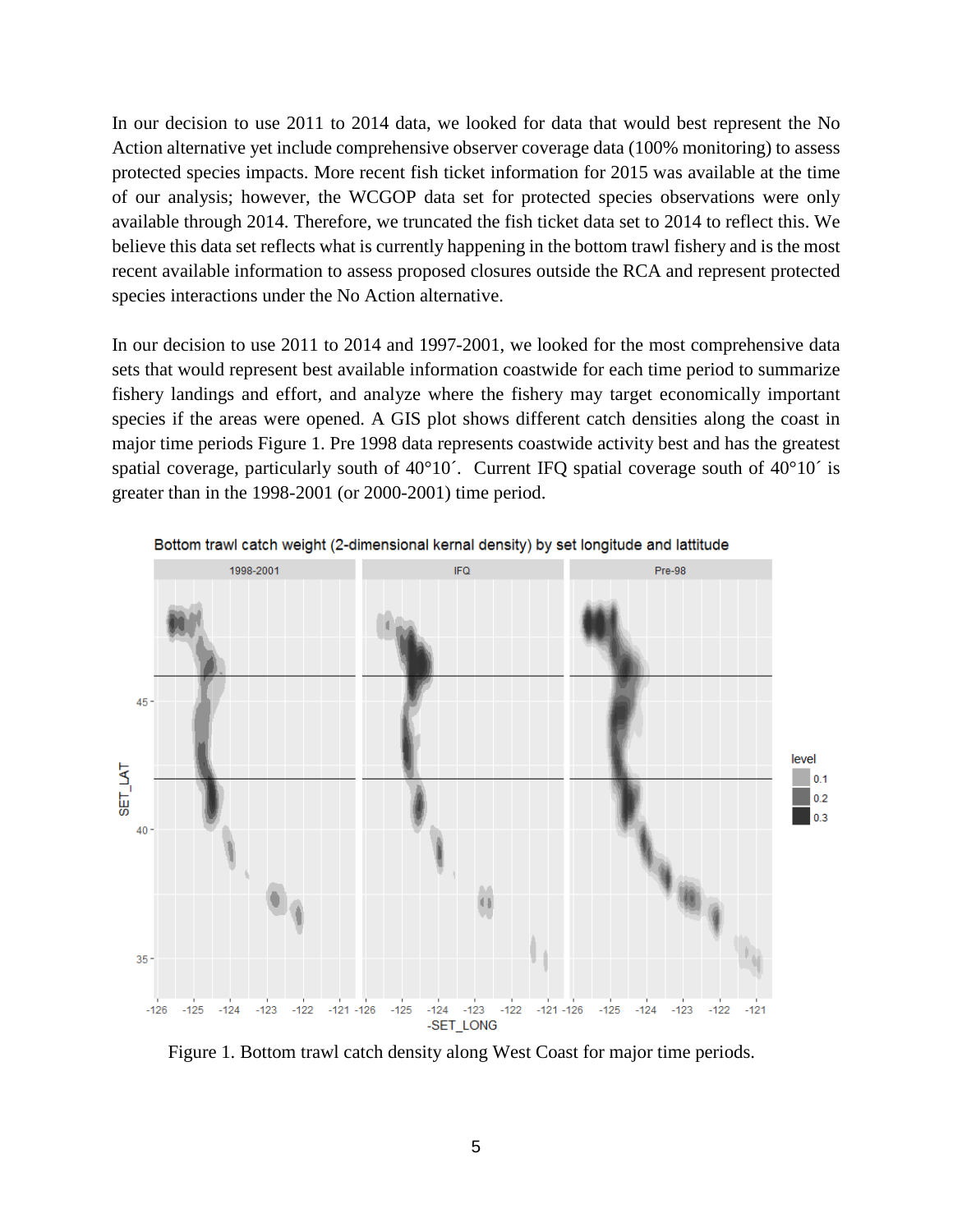We considered picking years that have the greatest spatial coverage to provide the most information about the potential for catch to be restored. For example, from 1998-2001 there was less effort south of 36 degrees than from 1994-1998. If we use data from 1997-2001 we will have little to say about the restored catch south of 36 degrees. However, trawling effort south of 36 degrees has been less frequent since 1998. Data after 1997 may better inform our analysis of the alternatives when discussing areas that the fishery may return to if they are opened, or areas that may no longer be available their relative importance to the fishery. Therefore, we chose 1997-2001 rather than 1994-1998.

# **Logbook Completeness and Matching Fish Ticket Analysis**

We evaluated completeness of logbook reporting. Specifically we examined whether all trips had matching fish tickets and if logbooks included both start and end points. Our goal was to choose the years in which completeness for these two criteria was highest (i.e., most representative of the fleet).

Regarding fish ticket and logbook completeness, the Team explored how many fish tickets have matching logbooks, those that do not have matches, and those that have matches but have discrepancies from 1998 to 2006. Figure 1 shows an increase in the percentage of fish tickets that match. In all time periods the matches are greater than 73%, with recent years (2004-2006) greater than 80%. There's no difference between 1998-2001 (avg. 18%) and 2000-2001 (avg. 18%). EFH closures were implemented in mid-2006, as such some analysis truncates the data to 2006. We concluded that completeness is not a factor in selecting one of these time periods over another.



Figure 1. Percentage of matching logbooks and fish tickets, 1998 to 2006.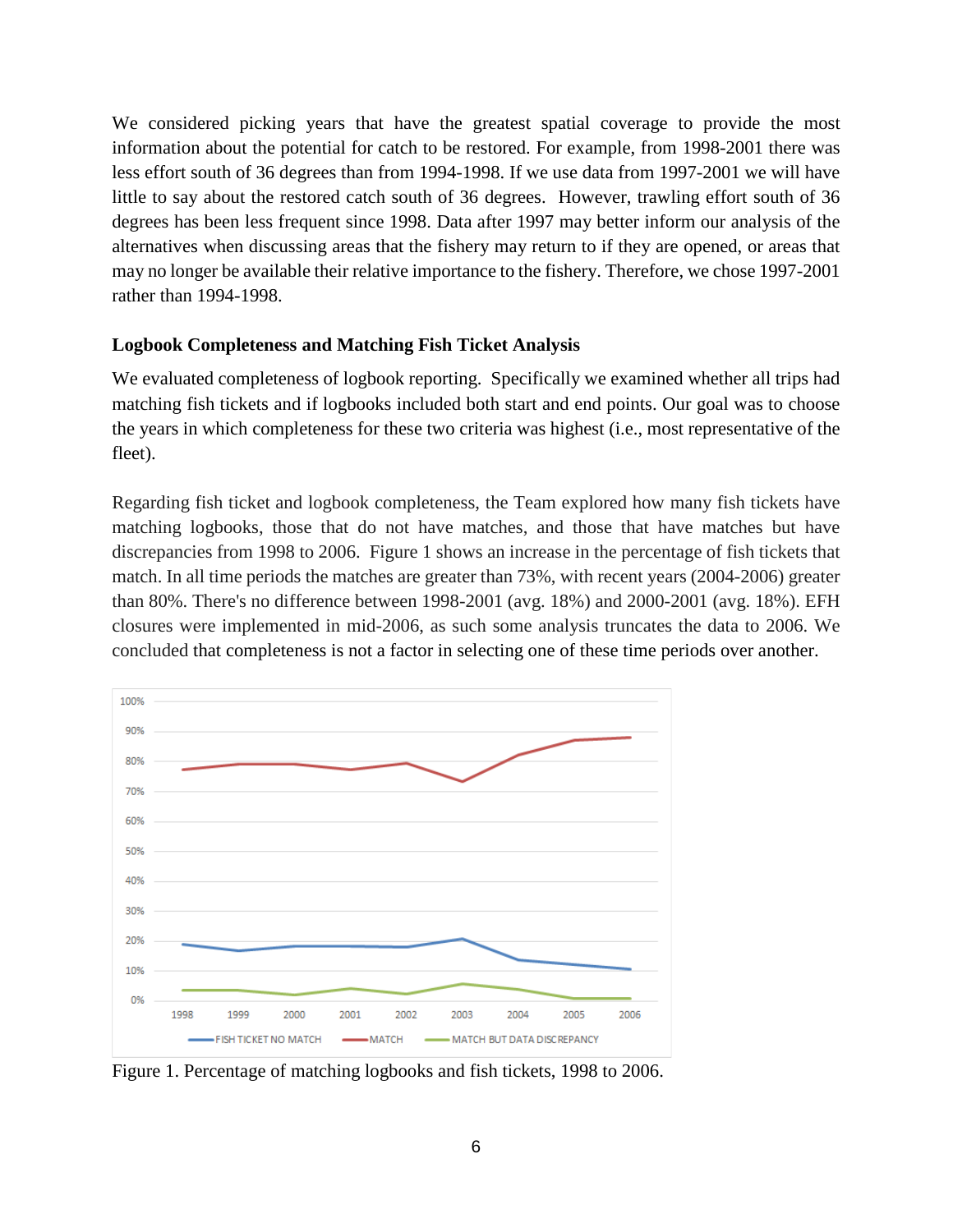# **Start and End Point Logbook Analysis**

When selecting logbook data for the analysis, the Team wanted to ensure that both time periods selected (1997-2001 and 2011-2014) had similar tow location data (both start and end points). The Team assumed that logbook data included both start and end points for both data sets and it could assign catch to tows. However, we discovered that earlier time periods lacked end point locations (Table 3). Therefore, the Team decided to use only set point location data for both time periods and assigned catch (logbook adjusted fish ticket data) to each start tow point.

Prior to 2000, many logbooks had start points but did not include end points. Washington logbooks began including end points in 2000. Oregon logbooks included end points after 1999, and California after 1997 (Table 3). The Team also looked for the percentage of fish tickets that matched with logbooks but either had no spatial data, no end point, or included both start and end point to gauge completeness of the data set.

Table 3. Historical bottom trawl logbook spatial data completeness/coverage, as a percentage of landed metric tons of (dahl-sector 4 bottom trawl) groundfish by agency and year, 1994-2001<sup>[3](#page-6-0)</sup>.

| <b>State</b> | Year | <b>Percent of fish tickets</b><br>with no logbook<br>spatial data | <b>Percent fish</b><br>tickets with no<br>haul end point<br>spatial data | Percent fish tickets with both<br>start and end spatial data |
|--------------|------|-------------------------------------------------------------------|--------------------------------------------------------------------------|--------------------------------------------------------------|
| CA           | 1994 | 2%                                                                | 98%                                                                      | 0%                                                           |
|              | 1995 | 1%                                                                | 99%                                                                      | 0%                                                           |
|              | 1996 | 2%                                                                | 98%                                                                      | 0%                                                           |
|              | 1997 | 2%                                                                | 0%                                                                       | 98%                                                          |
|              | 1998 | 3%                                                                | 1%                                                                       | 96%                                                          |
|              | 1999 | 3%                                                                | 1%                                                                       | 96%                                                          |

<span id="page-6-0"></span><sup>-</sup><sup>3</sup> Code for selecting groundfish tows and fish tickets from PacFIN: select landing year, ft.AGENCY\_CODE, case when set\_lat between 32.6 and 49 and set\_long>117 then 'SetPoint' else 'NoSet' end as SETPOINT, case when up\_lat between 32.6 and 49 and up\_long>117 then 'UpPoint' else 'NoUp' end as

UPOINT,sum(ft.EXVESSEL\_REVENUE) REV, sum(ft.ROUND\_WEIGHT\_MTONS) MTONS,

sum(tow.DURATION) HOURS from PACFIN\_MARTS.COMPREHENSIVE\_FT ft left join pacfin.lbk\_ftid lb on lb.TICKET\_DATE=ft.LANDING\_DATE and ft.AGENCY\_CODE=lb.AGID and lb.FTID=ft.ftid left join pacfin.lbk\_tow tow

on tow.TRIP\_ID=lb.TRIP\_ID and tow.AGID=lb.AGID where ft.DAHL\_GROUNDFISH\_CODE='04' and ft.PACFIN\_GEAR\_CODE<>'MDT' and landing\_year<2002 group by landing\_year, ft.AGENCY\_CODE, case when set lat between 32.6 and 49 and set long>117 then 'SetPoint' else 'NoSet' end, case when up\_lat between 32.6 and 49 and up\_long>117 then 'UpPoint' else 'NoUp' end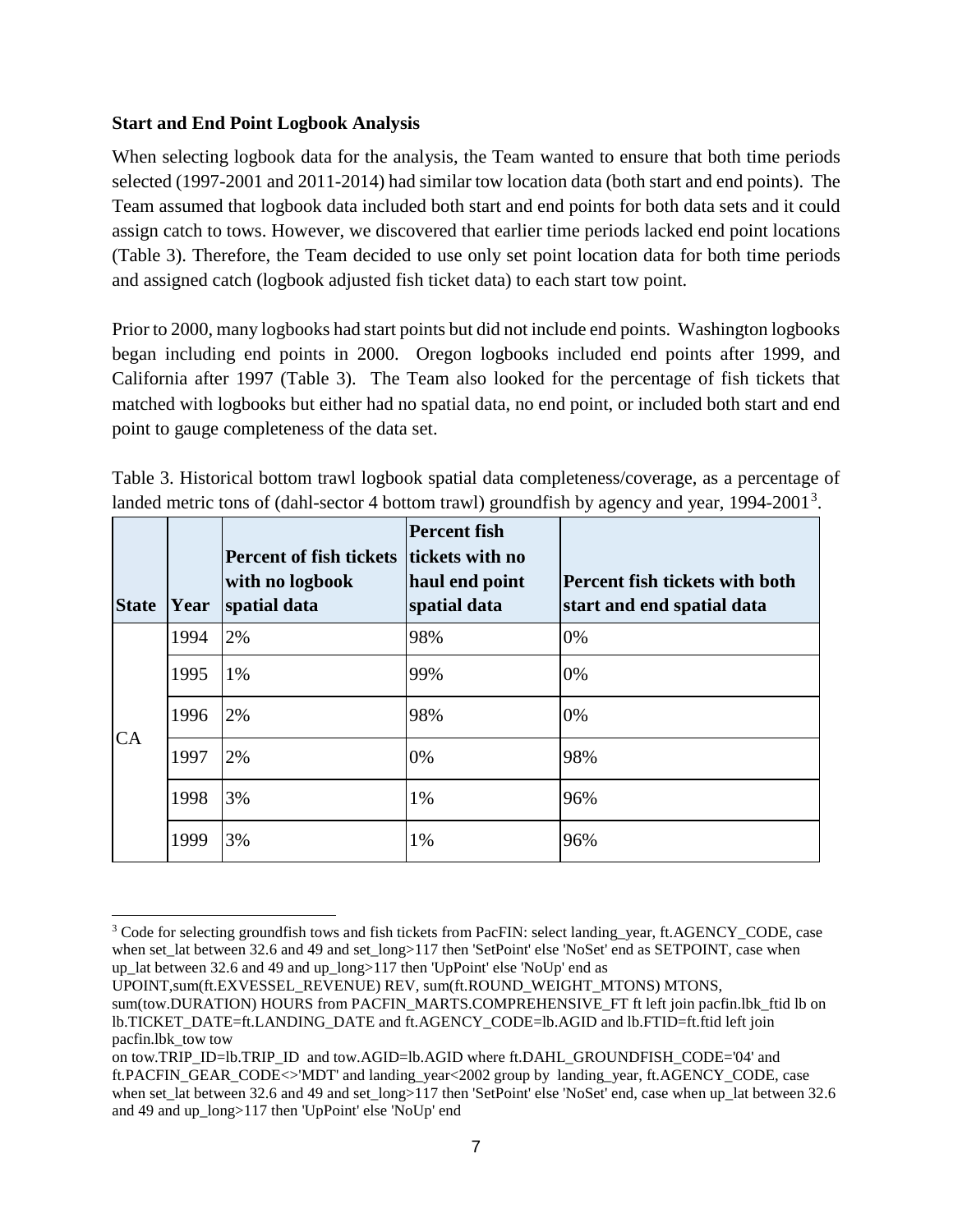| <b>State</b> | Year | <b>Percent of fish tickets</b><br>with no logbook<br>spatial data | <b>Percent</b> fish<br>tickets with no<br>haul end point<br>spatial data | Percent fish tickets with both<br>start and end spatial data |
|--------------|------|-------------------------------------------------------------------|--------------------------------------------------------------------------|--------------------------------------------------------------|
|              | 2000 | 3%                                                                | 2%                                                                       | 95%                                                          |
|              | 2001 | 4%                                                                | 0%                                                                       | 96%                                                          |
| <b>OR</b>    | 1994 | 7%                                                                | 93%                                                                      | 0%                                                           |
|              | 1995 | 10%                                                               | 90%                                                                      | 0%                                                           |
|              | 1996 | 13%                                                               | 87%                                                                      | 0%                                                           |
|              | 1997 | 4%                                                                | 96%                                                                      | 0%                                                           |
|              | 1998 | 1%                                                                | 99%                                                                      | 0%                                                           |
|              | 1999 | 0%                                                                | 14%                                                                      | 85%                                                          |
|              | 2000 | 0%                                                                | 16%                                                                      | 84%                                                          |
|              | 2001 | 0%                                                                | 8%                                                                       | 92%                                                          |
| <b>WA</b>    | 1994 | 0%                                                                | 100%                                                                     | $0\%$                                                        |
|              | 1995 | 0%                                                                | 100%                                                                     | 0%                                                           |
|              | 1996 | 0%                                                                | 100%                                                                     | 0%                                                           |
|              | 1997 | 1%                                                                | 99%                                                                      | 0%                                                           |
|              | 1998 | 0%                                                                | 100%                                                                     | $0\%$                                                        |
|              | 1999 | 0%                                                                | 100%                                                                     | 0%                                                           |
|              | 2000 | 0%                                                                | 3%                                                                       | 97%                                                          |
|              | 2001 | 0%                                                                | 3%                                                                       | 97%                                                          |

The discovery that end points were missing for the earlier time periods (prior to 2000 for WA, prior to 1999 for OR, and prior to 1997 for CA) prompted the Team to consider how to assign the catch and revenue data from those hauls to a tow location for our analysis. The Team also wanted the earlier time period data set to be consistent with the 2011- 2014 data set.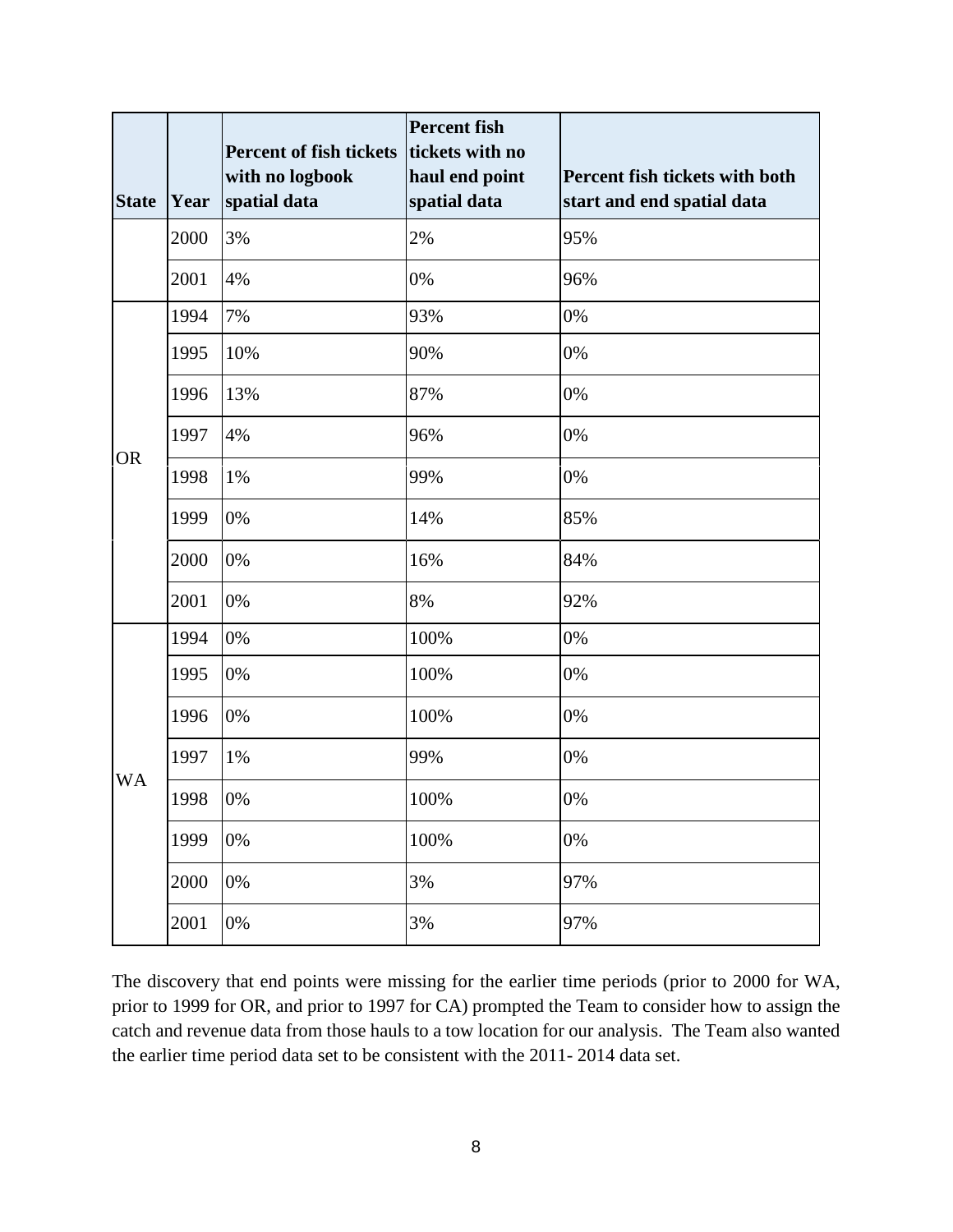The Team considered several options to develop end points for the missing data so that data could be used to proportionally assign catch throughout the tow path (i.e., catch inside and outside a closed area could be assigned throughout the tow path based on the amount of the tow inside and outside the area proposed to be opened or closed). The Team considered the following options to develop missing end points or assign catch:

- Derive tow path based on bathymetry Preliminary analysis in CA by SWFSC shows tows follow bathymetry contours
- Use circle approach, assumes equal prob. of catch Most likely overestimates the area from which the catch was taken, less certainty about how much of the tow occurred in the polygon
- Use circle approach with kernel density idea Same as above
- Estimate the missing end points Look at historical data and determine the direction that the majority of the tows go after being set (e.g., north), assume all tows went that direction

After careful consideration of these methods, the Team decided that the uncertainty added to the data and the added effort by the Team to develop one of these methods did not add enough benefits to the overall analysis.

Therefore, the Team considered several approaches to address the uncertainty in using only a start point location:

- 1. Make an educated guess about which tow direction was most likely, and use an average tow length to estimate the area from which the catch came;
- 2. Buffer the points by drawing a circle around each start point and apportion the catch where the circle intersects a polygon;
- 3. Follow the depth contours based on the depth at the starting point of the tow;
- 4. Buffer the polygons themselves by one, two, or three miles, and include any points that fall within that buffer; and
- 5. Use only the starting points, recognizing that some may fall just inside a polygon while some may fall just outside a polygon.

The Team considered the five approaches above, and agreed that #5 above was the best option. This approach assumes that with thousands of data points over the two time periods (167,504 tows), that location bias and the assignment of catch, revenue and protected species interactions to a single point will largely balance each other out. We were not able to examine the data set for bias. The other four approaches would require significant amounts of work, and are very speculative in approach.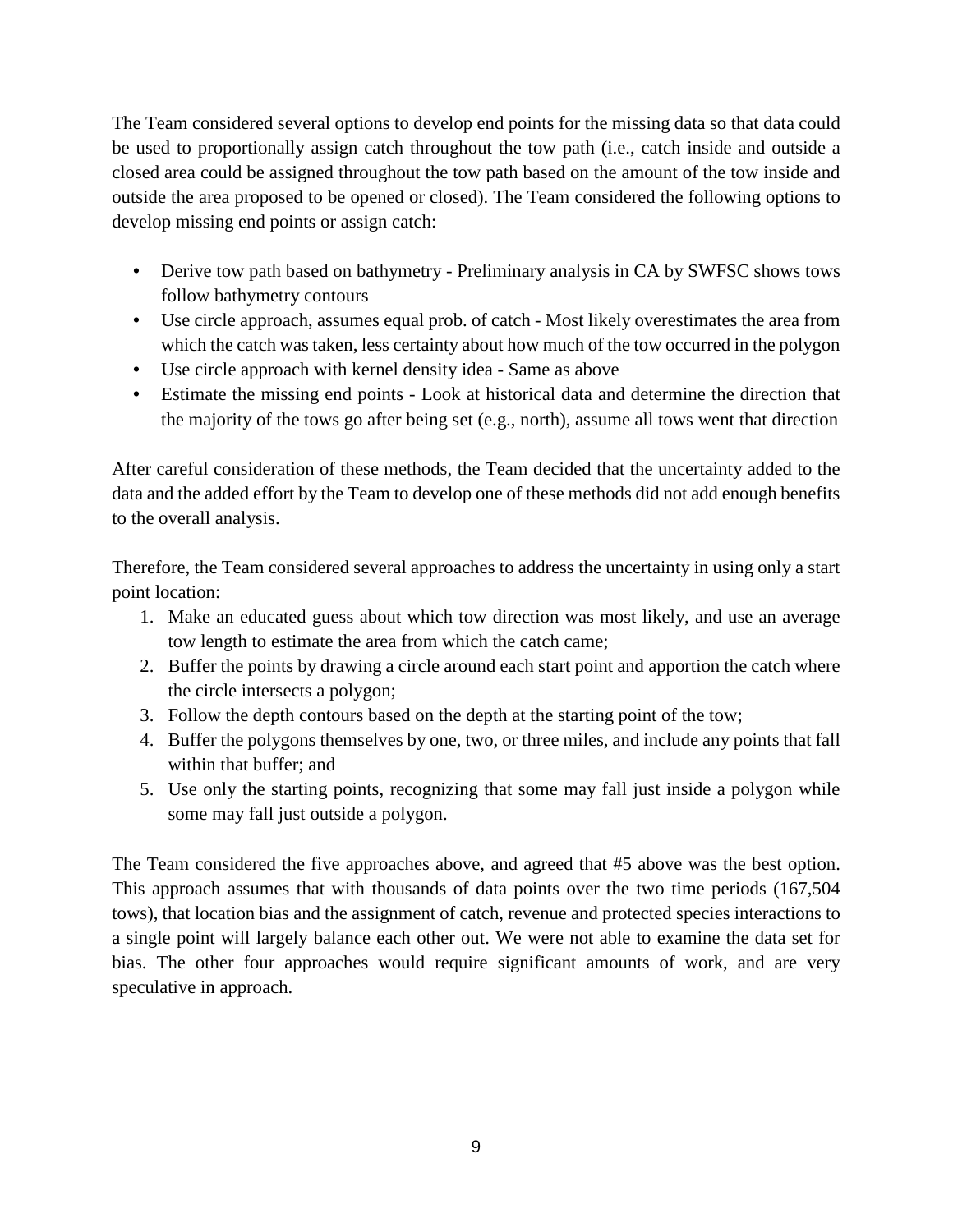### **Trawl Effort Information**

Since the available logbook data sets are limited to start points, trawl effort is defined as the total hours of trawl tows rather than miles towed. Total hours trawled are summarized for proposed closures or reopenings in the habitat, fish resources sections. Trawl effort in the proposed closures would be displaced, as it is assumed that the fishery would shift to other areas, and trawl effort in the proposed reopenings would be restored.

Predicting the effort that would be restored by the reopenings or displaced by closings is very difficult because of the limitations and availability of data, and changes to the fishery that have occurred since the EFHCAs and trawl RCAs were first implemented, in particular the catch shares program. Therefore, we cannot quantify the amount of trawl hours that may be shifted to other areas as a result of proposed closures and openings. The total hours can only provide the past and recent effort in an area to help show the relative importance of an area and the past and present impact to habitats in the area.

# **State-Managed Fisheries Data Source**

Pink shrimp, California halibut, ridgeback prawn, and sea cucumber trawl are bottom trawl fisheries; therefore, the Team needed to qualitatively analyze the impacts of the alternatives. The Team worked with NMFS and state representatives in California to gather information about where these fisheries operate. The pink shrimp fishery operates coastwide; therefore, a trawl footprint created by NMFS was provided to the Team to examine overlap of the area of operation for the fishery and proposed EFH closures and openings (data is for years 2009-2013). Similarly, CDFW provided recent fishery operations info for California halibut, ridgeback prawn, and sea cucumber trawling to show where these fisheries are operating in state and federal waters off California (data is for years 2011-2017). Again, we analyzed the overlap of these fisheries and proposed EFH closures and openings. No revenue information was used because we were are not able to assign catch and revenue at a fine enough scale to inform an analysis.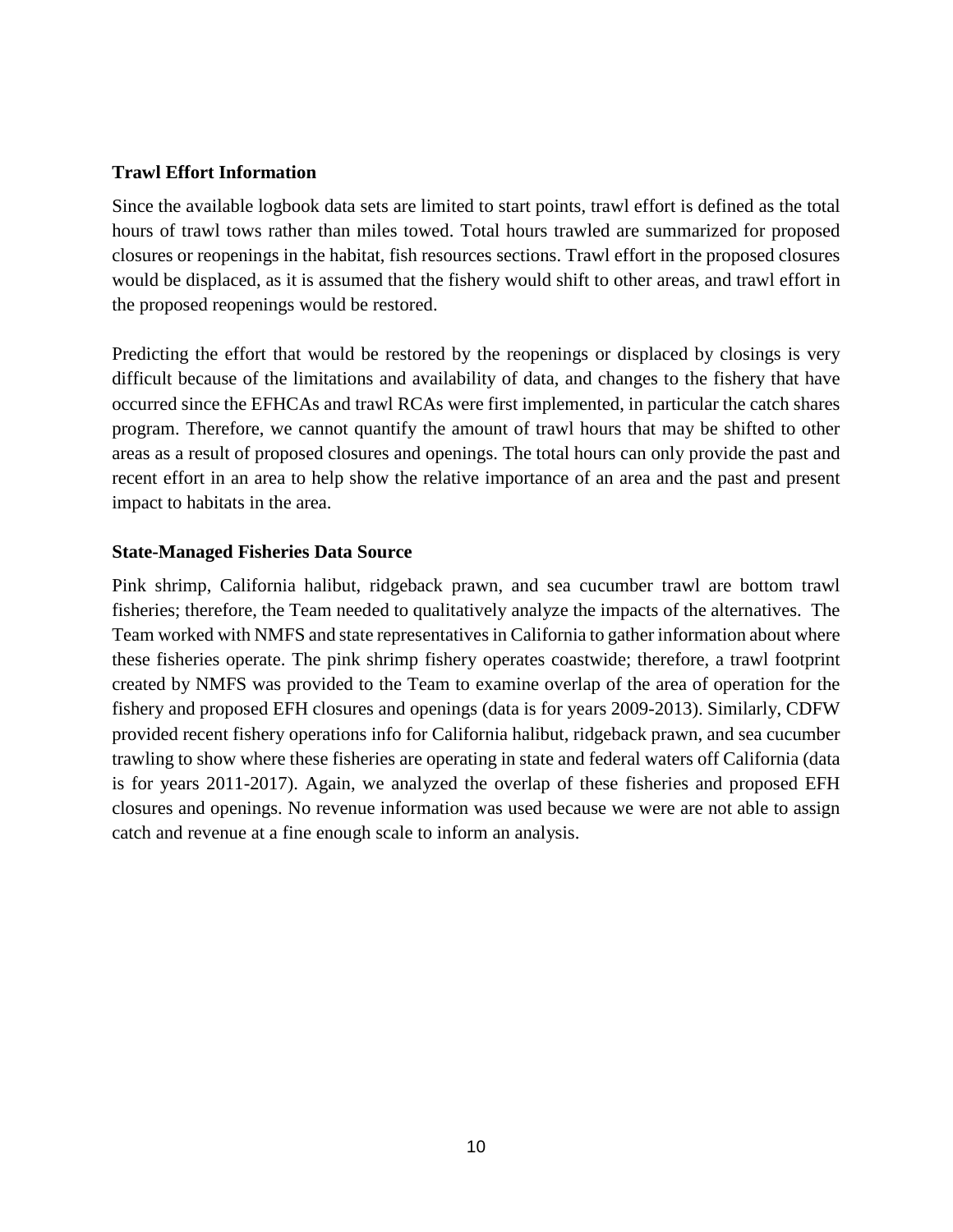# **APPPENDIX D-2 Discrete Area Closure Methodology/Hotspot Analysis**

At the November, 2016 Council meeting the EFH/RCA project team presented a team report regarding the method for development of draft discrete area closures (DAC) for overfished species in the Council's groundfish fishery management plan to support the Amendment 28 analysis. During the November meeting, the Council refined the range of alternatives by eliminating consideration of DACs off the coasts of Oregon and California and recommended further analysis of DACs off the coast of Washington outside of the Tribal U & A.

During this meeting, Council staff also presented the analysis to the SSC showing the method and results for identifying DACs. The SSC rejected the method because the statistical algorithm utilized by the ArcGIS "hot spot" tool properties and analysis were not fully understood [\(Agenda](http://www.pcouncil.org/wp-content/uploads/2016/11/F4b_Sup_SSC_Rpt_NOV2016BB.pdf)  [Item F.4.b, Supplemental SSC Report, November 2016\)](http://www.pcouncil.org/wp-content/uploads/2016/11/F4b_Sup_SSC_Rpt_NOV2016BB.pdf). The SSC recommended using the results of habitat suitability probability (HSP) modeling or a geostatistical hurdle approach such as that developed by Dr. Jim Thorson to identify hot spots.

This section documents the final methodology used to develop the DACs off Washington. The Project Team used two models developed by the Northwest Fisheries Science Center (NWFSC) and by the National Centers for Coastal Ocean Science (NCCOS). Both models are more recent than the HSP, and incorporate more recent data. Both the NWFSC and NCCOS models are based on fisheries independent survey data. The NCCOS uses exclusively data from the NWFSC trawl survey while the NWFSC incorporated data from the trawl survey and some visual submersible surveys. Both approaches use spatial regression approaches and habitat variables to explain both the occurrence and abundance of each species, to generate areas of high probability of occurrence, for darkblotched rockfish, Pacific Ocean perch, and yelloweye rockfish. Cowcod and bocaccio are not included, as they are not found in waters off the Washington coast. Darkblotched and yelloweye rockfish probabilities are based on NWFSC model results, while Pacific Ocean perch probabilities are results of NCCOS model. Hot spots identified from fishery-dependent and independent data are overlaid on this model for reference (Figure 1). Additional details are described in pages 75-119 of the NMFS Synthesis [Report \(](http://www.pcouncil.org/wp-content/uploads/D6b_NMFS_SYNTH_ELECTRIC_ONLY_APR2013BB.pdf)Agenda Item D.6.b, NMFS Report, April 2013).

Grid cells in Figure 1 representing yelloweye rockfish occurrence greater than 0.25 are few and dispersed. This is a result of infrequent catches in trawl survey catches and renders estimates based on probability of occurrence (PO) and hotspot identification unreliable. As also indicated in Figure 1, there is little correlation between yelloweye rockfish PO and hot spots identified from catch data. It is also worth noting that yelloweye rockfish occurrences based on PO greater than 0.25 do not correlate well with current RCA closures.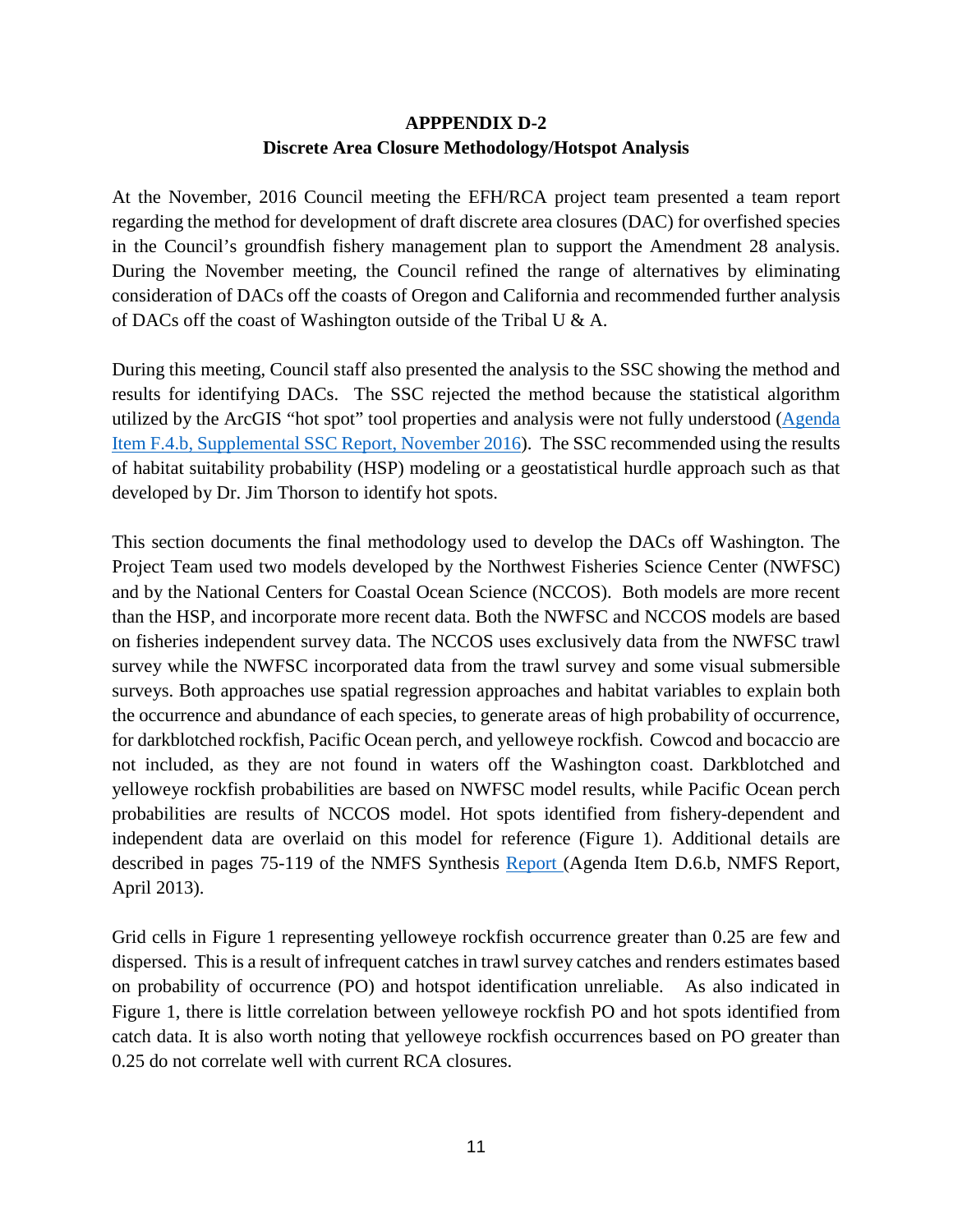By contrast, modeling PO for darkblotched rockfish (Figure 2) results in a wide band of occurrences greater than 0.25 and there is a strong correlation between occurrences and increasing depth. Pacific Ocean perch is intermediate in terms of the number and clustering of grid cells with probabilities greater than 0.25 (Figure 1). These grid cells overlap with the two overlapping hotspots for Pacific Ocean perch and darkblotched just north of 46°30´ N. latitude.

Because there is an intermediate level of numbers and grouping of Pacific Ocean perch, the identification of DACs could be reasonably considered. For illustrative purposes, Figure 3 shows an example of DACs identified to encompass Pacific ocean perch, Yelloweye rockfish, and darkblotched rockfish clusters relative to PO greater than 0.25. In addition, Figure 3 shows the PO of 80 percent of the maximum for darkblotched rockfish. The DACs in Figure 3 were created empirically, based on the overlap of the results.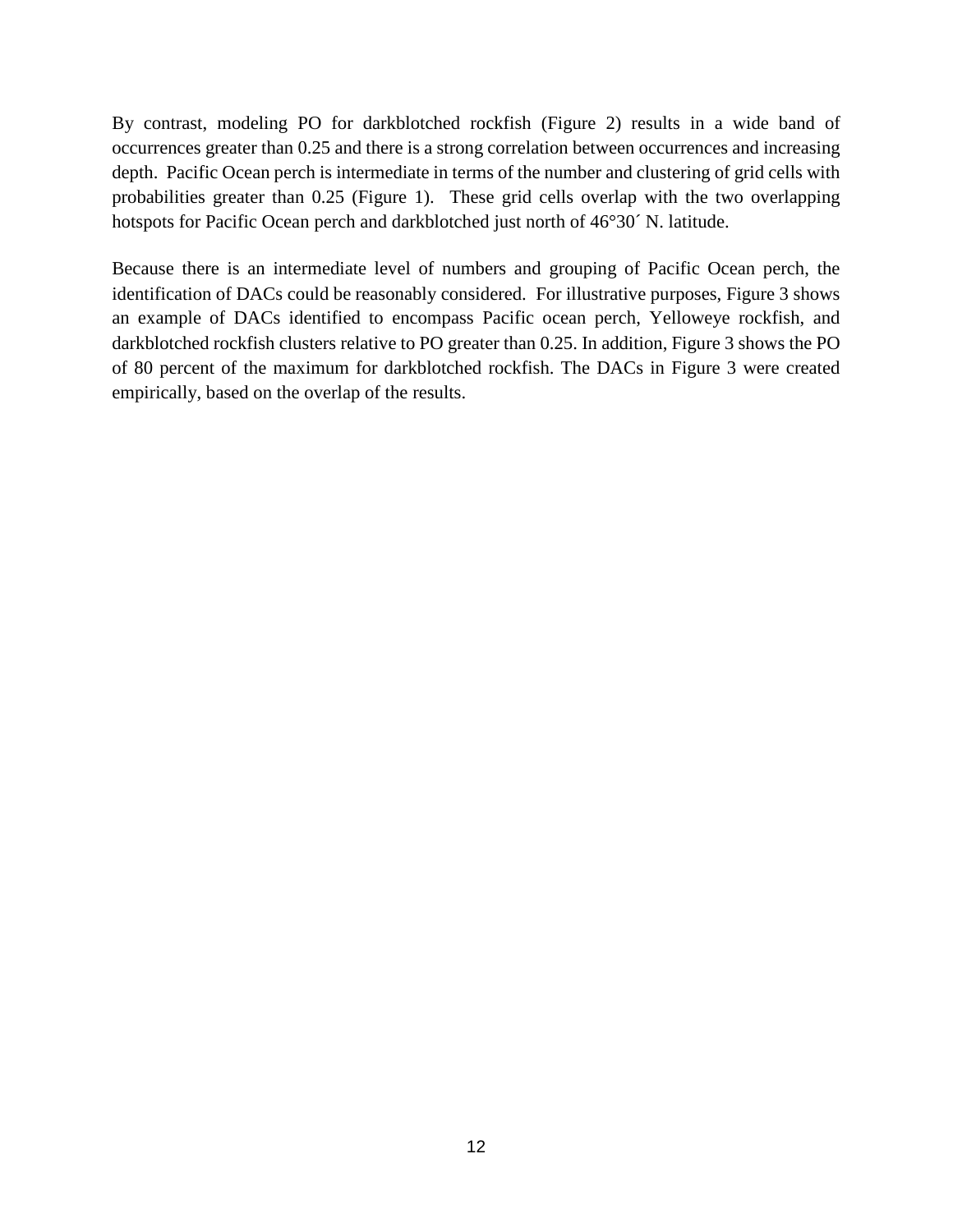

Figure 1. Comparison of hotspots identified from catch data to habitat suitability probability results.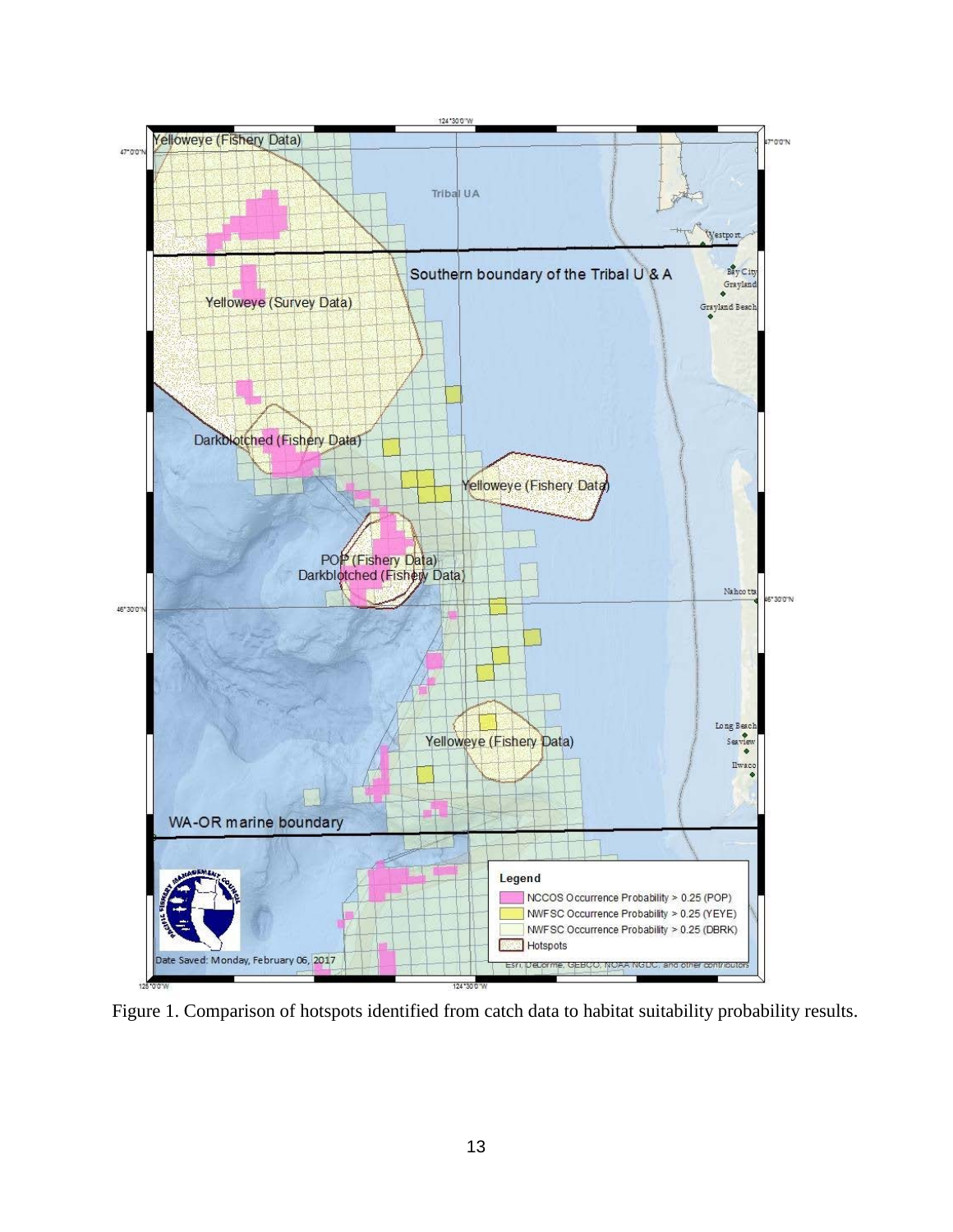

Figure 2. Darkblotched rockfish probability of occurrence with grid cells >0.25 binned in three equal intervals, data is based on NWFSC data.